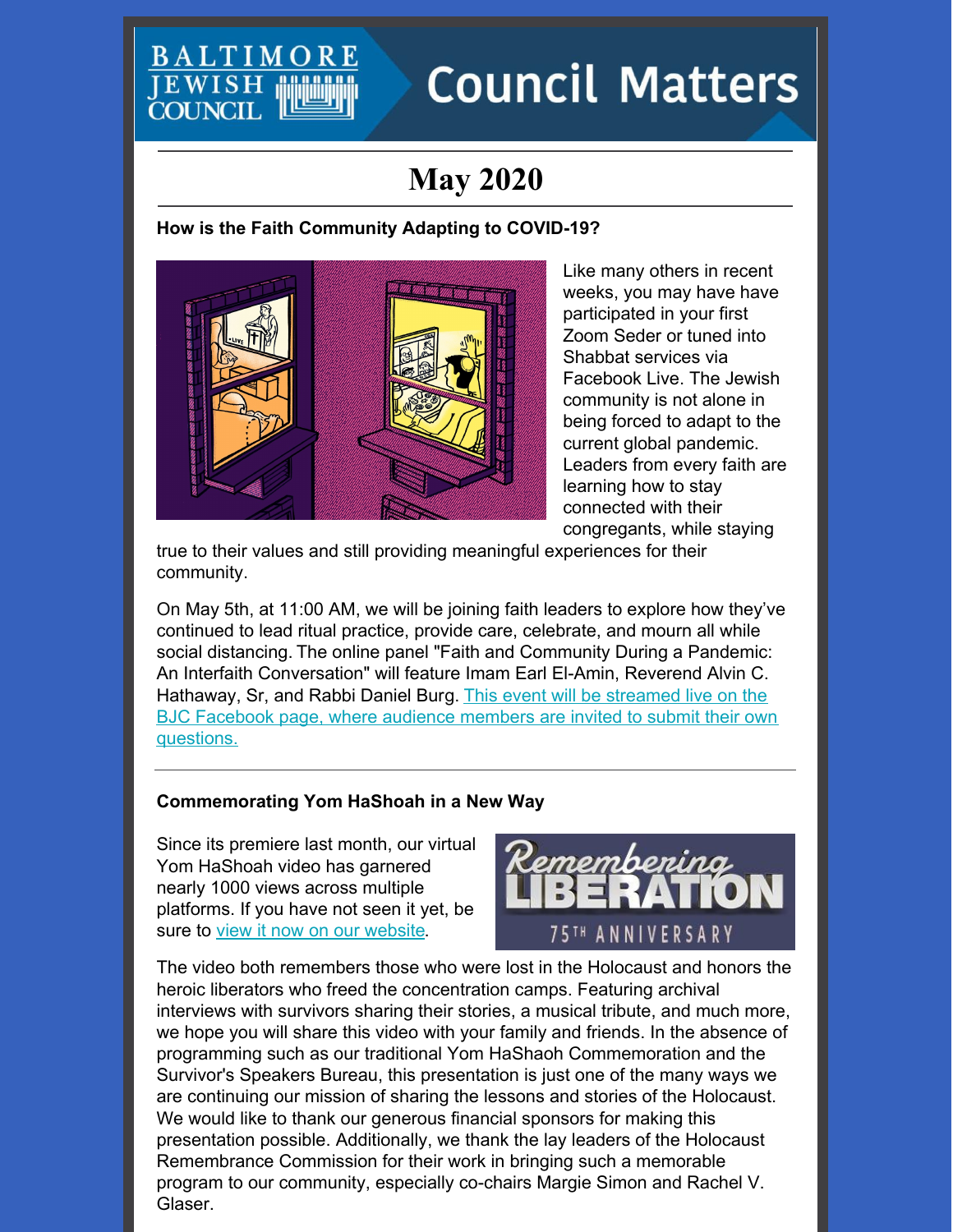# **All Contributions to The Associated To Be Matched Through May 8**

From ensuring that vulnerable seniors are safe in their home while social distancing, to helping laid-off workers to navigate the process of receiving unemployment



insurance and finding a new job, the work of the many agencies that make up The Associated could not be more imperative during the time of the COVID-9 pandemic.

On Tuesday, May 5, The Associated will participate in #GivingTuesdayNow, a global day of giving and unity - an urgent response to the unprecedented need caused by coronavirus. Over the past few months, the entire world has come together to help out, give back and stand up for those who can't, and The Associated is leading the way for our community. We are able to quickly and nimbly respond to our community's needs with the generous help of donors like you.

**The Associated is raising critical dollars for those affected by the pandemic. Now through May 8, all gifts made will be matched dollar-fordollar by generous donors. Please click here to [donate.](https://4249bl.blackbaudhosting.com/givingtuesdaynow)**

# **Completing Your Census and Voting While Socially Distancing**



**CensusMaryland** 

Have you completed your census yet? The BJC is an Official Partner for the 2020 Census and if you have not yet been [counted](http://census.gov) you can do so right now online. The census only takes a few minuets to complete, and is entirely confidential. Billions of dollars of federal funding are

dependent on an accurate count, covering everything from infrastructure projects to social services.

For the first time, Maryland will be holding its primary election entirely by mail on June 2nd. So be sure to look out for your ballot in the mail in the coming weeks, and return it postmarked by June 2nd so your vote is counted. No postage required. If you need to update your address or just want to make sure your address is correct, you may do so online. [Information](https://www.elections.maryland.gov/elections/2020/index.html) on in-person polling sites for voters with special needs can be found here.

# **Upcoming Events & Opportunities**

# TUESDAY!